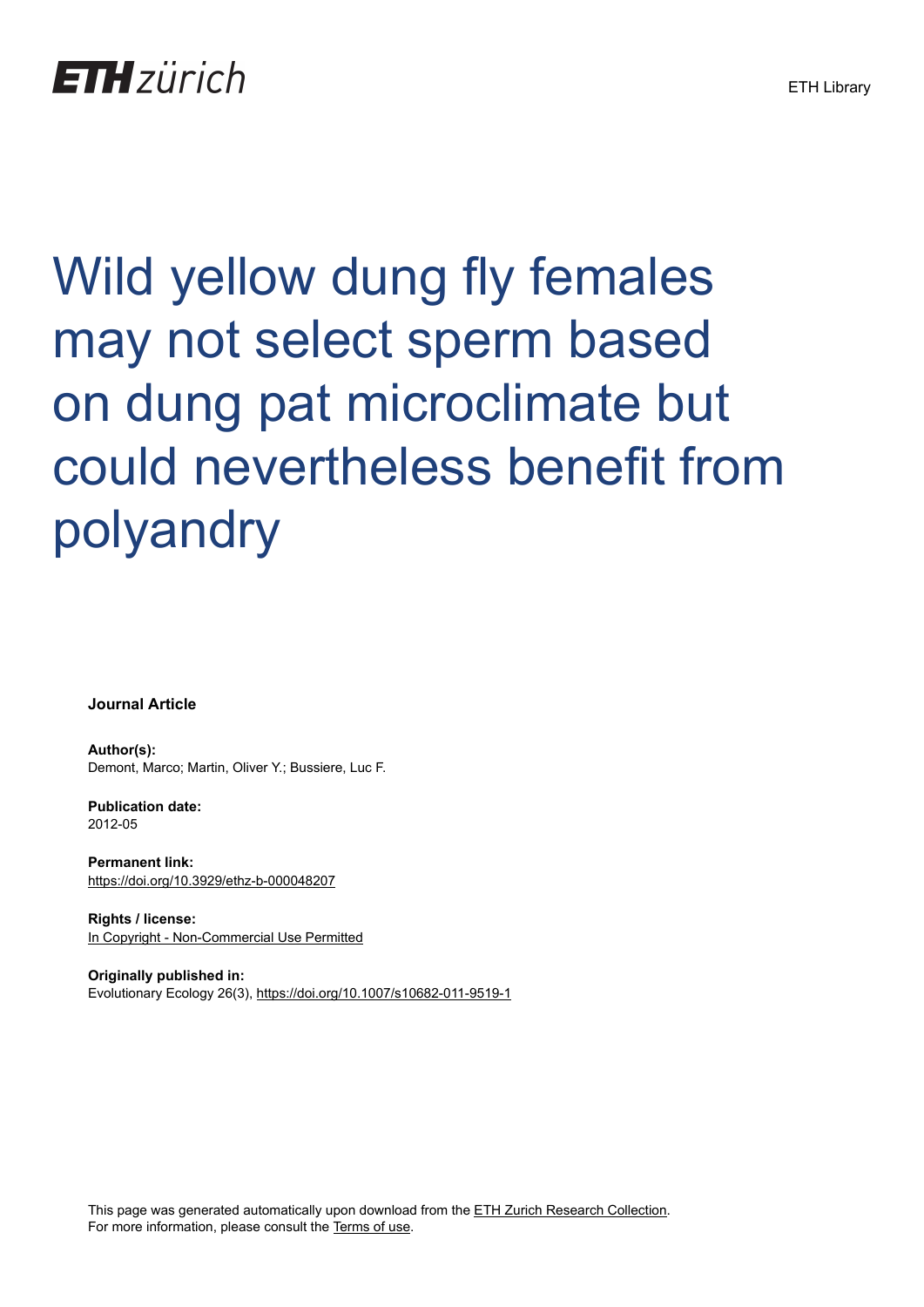ORIGINAL PAPER

# Wild yellow dung fly females may not select sperm based on dung pat microclimate but could nevertheless benefit from polyandry

Marco Demont • Oliver Y. Martin • Luc F. Bussière

Received: 9 March 2011 / Accepted: 22 August 2011 / Published online: 5 November 2011 - Springer Science+Business Media B.V. 2011

Abstract Molecular techniques have substantially improved our knowledge of postcopulatory sexual selection. Nevertheless, studies examining sperm utilization in natural populations of nonsocial insects are rare, support for sperm selection (biased use of stored sperm, e.g. to match offspring genotypes to prevailing environmental conditions) is elusive, and its relevance within natural populations unknown. We performed an oviposition site choice experiment in the field where female yellow dung flies Scathophaga stercoraria could deposit eggs into three different microenvironments on a dung pat (the east–west ridge, north- or south-exposed side), and genotyped the offspring and sperm remaining in storage after oviposition. Females exhibited plasticity in the number of eggs deposited according to pat age. Additionally, temperature strongly influenced egg placement: the warmer the temperature, the higher the proportion of eggs laid into the north-exposed side of dung. The number of ejaculates in storage differed amongst spermathecae, and females stored sperm from more males than fathered their offspring (2.11 sires vs. 2.84 males within sperm stores). Mean last male paternity was 83.4%, roughly matching previous laboratory estimates. Importantly, we found no evidence that females selectively lay eggs of different genotypes, by biasing paternity towards certain males, depending on offspring's microclimate. Thus, while we show female choice over number of eggs and where these are deposited, there was no evidence for sperm selection. We further revealed

M. Demont

Present Address:

M. Demont  $(\boxtimes) \cdot$  O. Y. Martin Institute of Integrative Biology, CHN J 11, ETH Zurich, Universitätsstrasse 16, 8092 Zurich, Switzerland e-mail: demont@gmx.ch

O. Y. Martin e-mail: oliver.martin@env.ethz.ch

L. F. Bussière Biological and Environmental Sciences, University of Stirling, Stirling FK9 4LA, Scotland, UK e-mail: luc.bussiere@stir.ac.uk

Institute of Evolutionary Biology and Environmental Studies, University of Zurich, Winterthurerstrasse 190, 8057 Zurich, Switzerland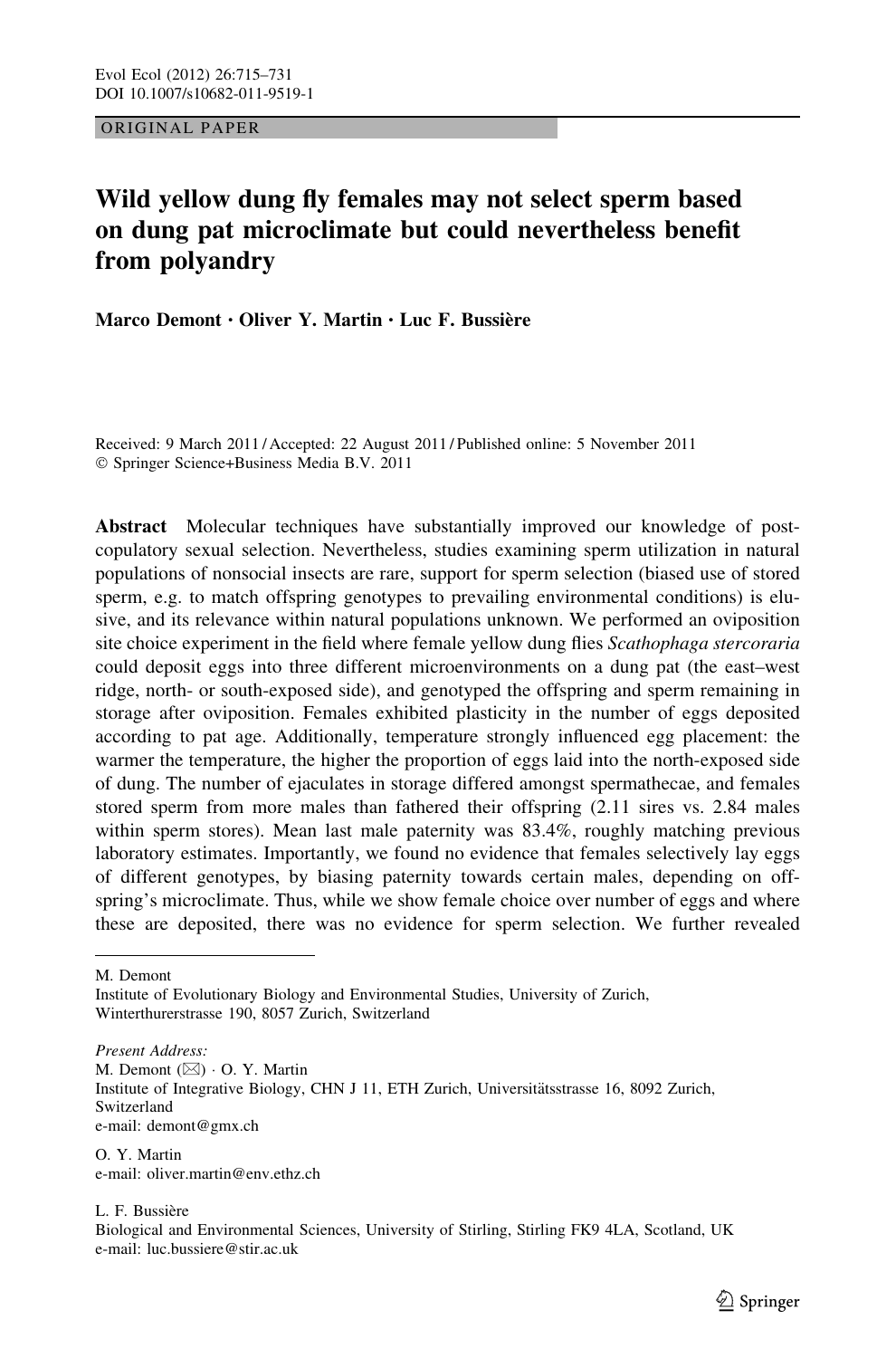positive effects of multiple mating on total number of offspring and proportion of offspring emerging from the dung. We argue that the integration of field studies and laboratory experiments is essential to promote our understanding of polyandry and cryptic female choice.

**Keywords** Postcopulatory sexual selection  $\cdot$  Cryptic female choice  $\cdot$  Sperm competition  $\cdot$ Scathophaga - Scatophaga

## Introduction

The fitness benefits of multiple mating are much more obvious for males than for females: mate number usually covaries strongly with reproductive success in males, but not necessarily in females (Bateman [1948](#page-16-0)). In addition, multiple mating can be quite costly for females (Arnqvist and Rowe [2005\)](#page-16-0). Nevertheless, females of many organisms are polyandrous (i.e. mate with more than one male). Direct and indirect (genetic) fitness benefits are commonly invoked as explanatory factors in this context, but despite much theoretical and empirical work, our understanding of the causes and consequences of polyandry is still fragmentary (Tregenza and Wedell [2000](#page-17-0); Simmons [2005](#page-17-0)). The fact that research on polyandry is primarily focused on laboratory experiments, even though we often do not know how well these reflect natural conditions, impedes progress in this field of research. More studies of polyandry in wild populations are clearly needed (Bretman and Tregenza [2005;](#page-16-0) Rodriguez-Muñoz et al. [2010](#page-17-0)).

Measuring the degree of polyandry by tracking females and directly observing matings can be difficult for insects, but sperm storage in female insects is almost ubiquitous, and genotyping sperm stores can provide useful information on female mating frequency in natural populations (Demont et al. [2011\)](#page-16-0). Several studies have investigated how sperm storage patterns translate into paternity and the number of fathers contributing to a clutch (Demont [2010;](#page-16-0) Rodriguez-Muñoz et al. [2010](#page-17-0); Simmons and Beveridge 2010). Such studies are particularly important for evaluating if sperm utilization patterns demonstrated using double matings in the laboratory are sustained following multiple matings in the wild. The existing data are equivocal on this subject: some studies show the same last-male paternity for double and multiple matings (Cobbs [1977;](#page-16-0) Simmons [2001](#page-17-0)), while in other cases sperm are used differently after multiple matings than after only two (LaMunyon [1994;](#page-17-0) Zeh and Zeh [1994;](#page-17-0) Simmons et al. [2007](#page-17-0)). Most of the previous work in this area has been conducted on social insects (Simmons [2001](#page-17-0), references therein), but a few recent studies have broken new ground in extending this work to other taxa (Bretman and Tregenza [2005](#page-16-0); Simmons et al. [2007;](#page-17-0) Simmons and Beveridge [2010;](#page-17-0) Rodriguez-Muñoz et al. [2010](#page-17-0)). More work integrating these studies or extending them to new systems is clearly needed (Simmons [2001\)](#page-17-0).

Polyandry can give rise to postcopulatory sexual selection, and numerous mechanisms of sperm competition and cryptic female choice have been described (Eberhard [1996;](#page-16-0) Simmons [2001](#page-17-0); Birkhead and Pizzari [2002](#page-16-0); Snook [2005;](#page-17-0) Birkhead et al. [2009](#page-16-0)). Sperm competition is generally seen as a strong selective agent (Parker [1970a](#page-17-0)), but the prevalence and importance of some cryptic choice mechanisms are subject of considerable debate. The most controversial of these is sperm selection, the selective use of certain sperm by females at the time of fertilization, when they have a mixture of sperm from different males in their sperm store(s) (Simmons and Siva-Jothy [1998](#page-17-0); Simmons [2001](#page-17-0)). Conclusive evidence for sperm selection is extremely scarce. One barrier is doubtless the need for a precise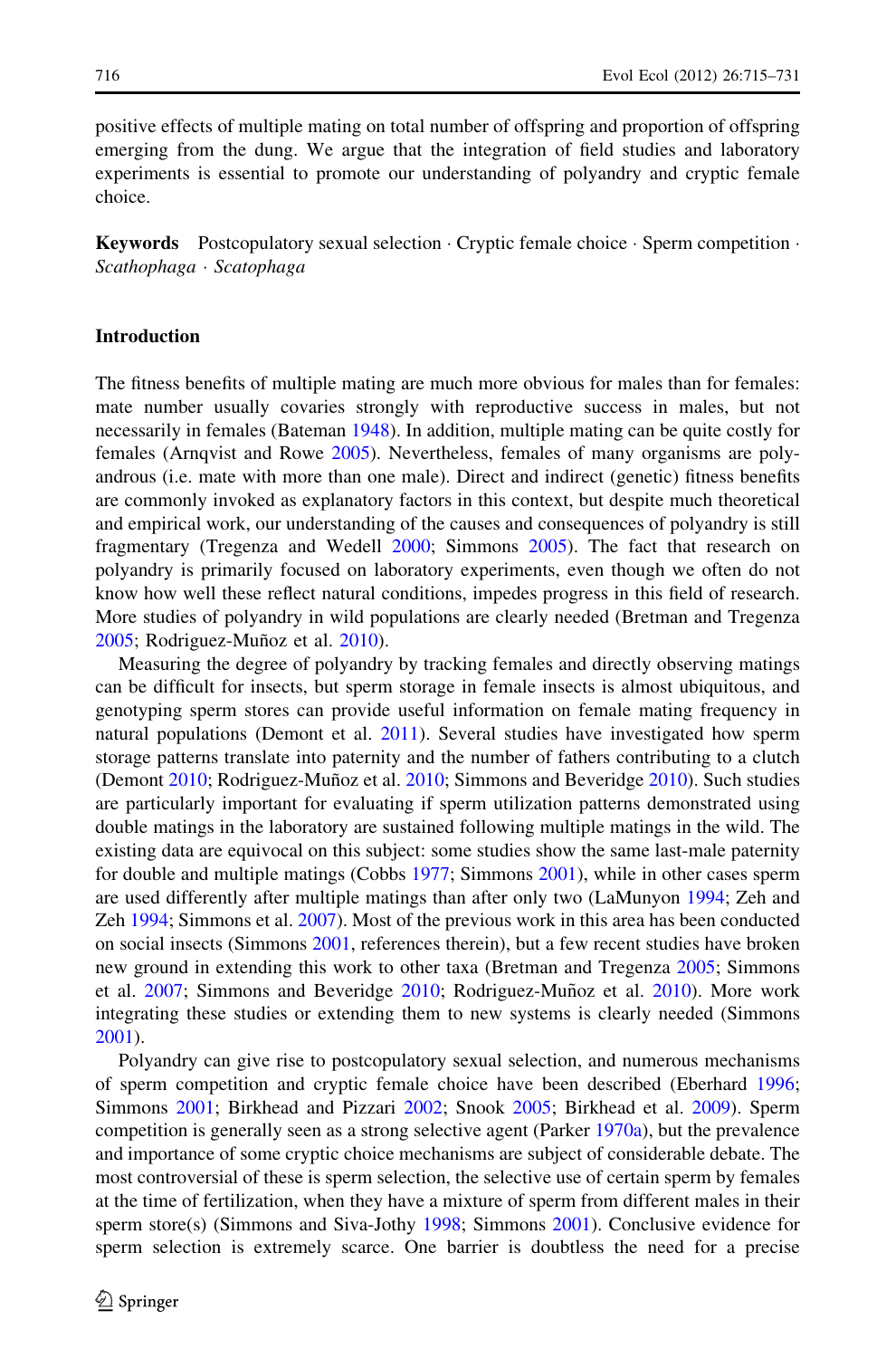understanding of all episodes during which cryptic choice could act: sperm reception, transport within the female reproductive tract, storage and utilization. Additionally, a convincing demonstration of adaptive sperm selection would require demonstrating indirect benefits (e.g. good genes or compatible genes), which is difficult in its own right.

One of the most compelling systems for which there is some evidence of sperm selection is the yellow dung fly, Scathophaga stercoraria (Ward [2000](#page-17-0)). The yellow dung fly is a naturally polyandrous species. Experiments with singly versus doubly mated yellow dung fly females have revealed no simple benefits or costs of multiple mating (Tregenza et al. [2003\)](#page-17-0), but a study in which females mated once or three times revealed a longevity cost to females that copulated with more males (Hosken et al. [2002\)](#page-16-0). There is also some evidence that indirect benefits could offset this cost of mating: males that were more successful in sperm competition also had offspring that developed faster (Hosken et al. [2003\)](#page-16-0). Scathophaga stercoraria has further been the subject of experimental evolution in this context, with experimentally enforced polyandry and monogamy rapidly leading to strong evolutionary responses (Hosken [2001;](#page-16-0) Hosken and Ward [2001;](#page-16-0) Hosken et al. [2001;](#page-16-0) Martin et al. [2004\)](#page-17-0). Specifically, flies from polyandrous lines invest more in reproductive tissue such as testes and female reproductive accessory glands (Hosken and Ward [2001;](#page-16-0) Hosken et al. [2001\)](#page-16-0), yet have decreased immune function (Hosken [2001](#page-16-0)). Furthermore, a study of the fitness consequences for females evolving under contrasting monogamy versus polyandry regimes suggests that sexual conflict rather than good genes may predominantly drive evolution under polyandry in this system (Martin et al. [2004](#page-17-0)).

Male yellow dung flies aggregate on and around dung pats where copulations take place. There is intense male–male competition, and several studies have found strong mating advantages for large males (e.g. Jann et al. [2000,](#page-16-0) references therein). During subsequent oviposition on cow pats, the males guard their mates. Females prefer to lay their eggs on small hills on the dung surface and avoid depressions and sharply elevated points where eggs may suffer a higher risk of drowning or desiccation, respectively, and such female choice of suitable oviposition sites increases female reproductive success (Ward et al. [1999](#page-17-0)). Although Ward et al. [\(1999](#page-17-0)) found that oviposition was not influenced by the presence of other eggs, a recent study reported that females do respond to egg density by decreasing clutch size on crowded pats (Buser et al. unpublished). Intriguingly, females seem not only to choose where to lay their eggs, and how many eggs to lay, but also the parentage of those eggs. In a series of studies, Ward and coworkers suggested that females are able to match the phosphoglucomutase (PGM) genotypes of their offspring to the prevailing environmental conditions (Ward [1998](#page-17-0), [2000](#page-17-0); Ward et al. [2002\)](#page-17-0). Females collected in the field and allowed to oviposit in the laboratory produced offspring of different PGM genotypes depending on environmental conditions: one PGM allele was relatively more common if eggs had been laid in simulated sunshine (light bulb), and another PGM allele was relatively more common if the eggs had been laid in simulated shade (no light bulb) (Ward [1998](#page-17-0)). In the same study, Ward [\(1998](#page-17-0)) showed that heterozygotes at the PGM locus grew better (i.e. attained a higher pupal weight) in a variable temperature treatment, while homozygotes grew better at constant temperature. These data on larval performance suggest that females could potentially increase the fitness of their offspring by biasing paternity towards males with certain PGM genotypes, depending on the environment in which females lays their eggs. This prediction was supported by a study in which females homozygous for the most common PGM allele were mated with two homozygous males of the same or different genotype as the female (i.e. one of each genotype per female). Males with the same genotype indeed gained greater paternity with females that were exposed to constant temperature. However, homozygous males with a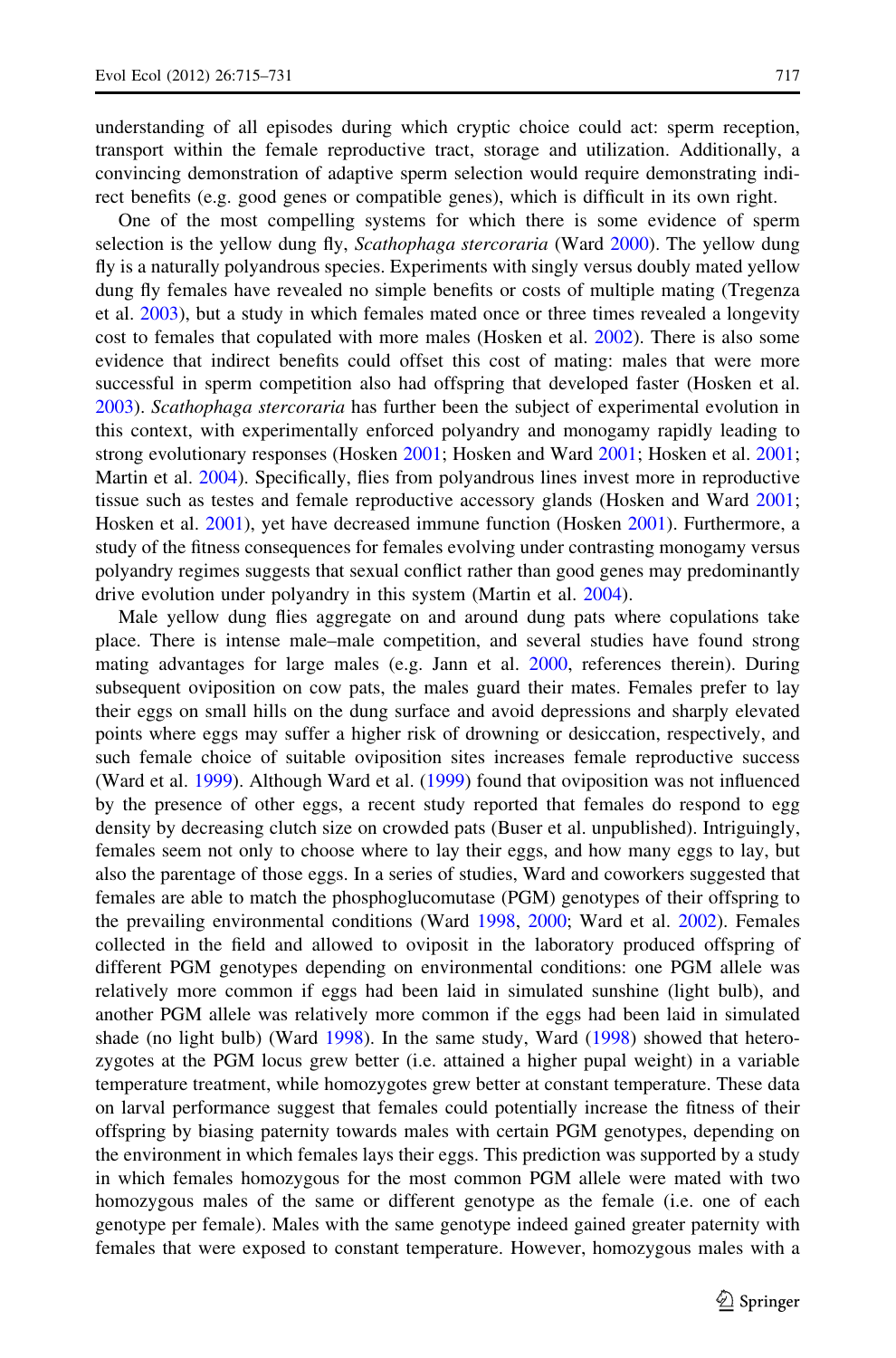different genotype (that would consequently produce heterozygous offspring) did not achieve greater paternity than males with the same genotype (producing homozygous offspring) in the variable environment (Ward [2000](#page-17-0)). Nevertheless, these experiments suggested that sperm selection might occur in yellow dung flies, although to date it appears that the phenomenon is restricted to a subset of females and environmental circumstances (Ward [1998,](#page-17-0) [2000](#page-17-0)). Comparing these laboratory findings with a natural population, Ward et al. [\(2002\)](#page-17-0) found that PGM alleles from egg samples were non-randomly distributed between north and south slopes and between shaded and sunny parts of artificial cow pats in the field. However, Ward et al. [\(2002](#page-17-0)) could not determine whether the same females laid eggs of different genotypes in different places by selectively choosing their paternity, or whether females of different genotypes laid their eggs in different places.

Studies on sperm competition and sperm utilization in the laboratory often preclude us from extrapolating results to nature, because of the methodologies applied in most experiments: (1) Mates are randomly assigned, eliminating precopulatory sexual selection; (2) outcomes of copulation and fertilization are observed in isolation (e.g. no other animals present); (3) mating pairs are disturbed during copulation or oviposition (e.g. transferring mating pairs during copulation to oviposition substrate). Here we aimed to minimize these potential influences on the outcome of postcopulatory sexual selection in order to study sperm storage and paternity patterns in as natural a situation as possible. In particular, we addressed the following questions: (i) Do females alter oviposition behaviour depending on temperature or pat age? (ii) Do females select sperm based on dung pat microclimate? (iii) Do females benefit from polyandrous behaviour (i.e. number of ejaculates detected within their sperm stores) in terms of reproductive success? (iv) Do patterns of sperm storage and paternity in the field resemble laboratory estimates?

#### Materials and methods

### Field work

A total of 22 dung fly females were sampled on 4 days in May 2006 on a pasture in Fehraltorf, near Zurich, Switzerland (8.55°E, 47.37°N). We collected fresh cow dung on the pasture, homogenised dung from several cow pats, formed small artificial dung pats on Petri dishes (diameter: 9 cm), and distributed these dishes throughout the pasture. Because the aim was to vary the microclimate of these artificial pats to mimic the natural situation, all dung pats had a ''roof shape''. We oriented the raised ridge in the middle along the east– west axis to maximize the difference between southern and northern aspects in temperature. Consequently, females could lay their eggs into three distinct areas (micro-environments) on the pat: the ridge, the south exposed surface, or the north exposed surface. The Petri dishes were carefully covered with a cage (dimensions:  $29 \times 29 \times 29$  cm) as soon as a female started oviposition on the artificial dung pat. Note that gravid females fly to dung pats in order to mate and lay their eggs, so no procedure was necessary to induce oviposition. Thus males and females were not assigned to each other, nor were copulations disturbed, and other males were present during copulation and oviposition. The use of a cage prevented further males from arriving on the pat and decreased the probability of take-overs (Parker [1970b\)](#page-17-0). However, note that this does not impact on the question investigated in this study, as this remains the same with or without take-overs: whether non-random sperm utilization based on dung pat microclimate occurs. Dung pat age was defined as the time between distributing the pats on the pasture and the time when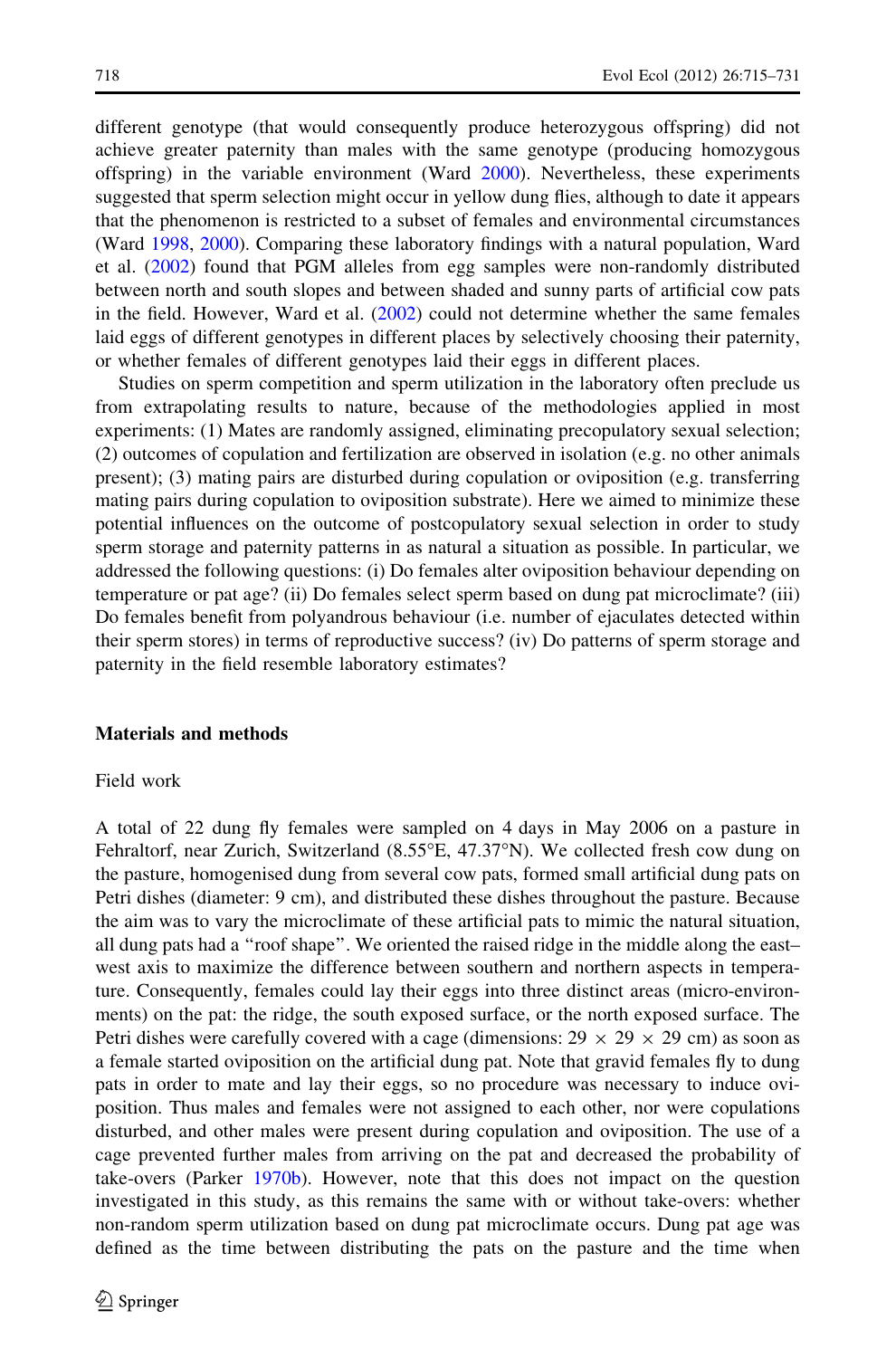oviposition started. Temperature in the sun (not shade) was measured close to the dung pat during oviposition. After oviposition, a collecting vial was passed through a sleeve in the cage to collect the focal female(s) (in two cases, two females were present on the pat at the same time) and one or more associated males. We recorded the dung pat from which flies were captured, and flies and dung pats were subsequently brought to the laboratory.

Upon arrival in the laboratory, adult flies were immediately frozen at  $-80^{\circ}$ C, and the number of eggs laid in the north (N), south (S) and ridge (R) areas was counted. Eggs were then transferred according to their microclimate origin into 200 ml plastic rearing containers (one container per clutch and origin). All transferred eggs were raised in climate chambers at constant  $20^{\circ}$ C,  $60\%$  relative humidity, and 13 h light: 11 h dark regime. We decided to apply this experimental procedure to ensure standardized rearing conditions, but acknowledge that our method does not control for the possibility that applied conditions were unsuitable for flies originating from a certain microclimate (see also "Discussion"). The containers were checked for emerged adults every day until no individuals emerged for 3 weeks. We checked containers for such a long time to be absolutely sure that we did not miss any emerging flies. All emerged flies were immediately frozen at  $-80^{\circ}$ C and subsequently genotyped.

#### **Dissections**

Sperm were extracted from the spermathecae using a method described by Tripet et al.  $(2001)$  $(2001)$  and applied in yellow dung flies before (Bussière et al.  $2010$ ; Demont et al.  $2011$ ). We separated the abdomens of the dung fly females from the rest of the body and stored them for 48 h in 70% ethanol. Under a stereo microscope (Leica MZ-12, Leica Microsystems GmbH, Wetzlar, Germany), we carefully removed the posterior part of the female reproductive tract (including the common oviduct, spermathecae, spermathecal ducts, accessory glands, and the bursa copulatrix) by grasping the genital valves with forceps and tearing them from the abdomen (Bussière et al. [2010;](#page-16-0) Demont et al. [2011\)](#page-16-0). Next, the three spermathecae were separated from the rest of the reproductive system and individually transferred to a drop of distilled water. For every female, we could easily distinguish the singlet spermatheca from the middle and outer doublet spermathecae (regardless of the side of the body on which it is found, Hosken et al. [1999](#page-16-0)). We removed all tissue surrounding each spermatheca and then applied soft pressure to the spermathecal capsule to carefully break it open. As storage in 70% ethanol causes the ejaculate in the spermatheca to coagulate, we were able to remove the sperm pellet from every single spermatheca (Tripet et al. [2001](#page-17-0)). The three sperm pellets from each female, each originating from a different spermatheca, were transferred to 180  $\mu$ l of buffer solution (ATL buffer from the QIAamp<sup>®</sup> DNA Micro Kit, Qiagen; see below) and immediately stored at  $-80^{\circ}$ C for subsequent DNA extraction. We photographed and measured the hind tibiae of all flies under a stereo microscope with the software ImageJ 1.37v (Wayne Rasband, National Institutes of Health, USA, [http://rsb.info.nih.gov/ij/\)](http://rsb.info.nih.gov/ij/).

Extraction, amplification and analysis of DNA

DNA extraction was performed from sperm pellets according to Bussière et al.  $(2010)$  $(2010)$ : we used a kit designed for small amounts of DNA ( $QIAamp^{\otimes}$  DNA Micro Kit, Qiagen AG, Switzerland) to extract the potentially very low number of DNA copies from sperm pellets, and added carrier RNA to buffer AL  $(1 \mu)$  dissolved carrier RNA in 200  $\mu$ l buffer AL). Note that carrier RNA does not dissolve in buffer AL; it must first be dissolved in buffer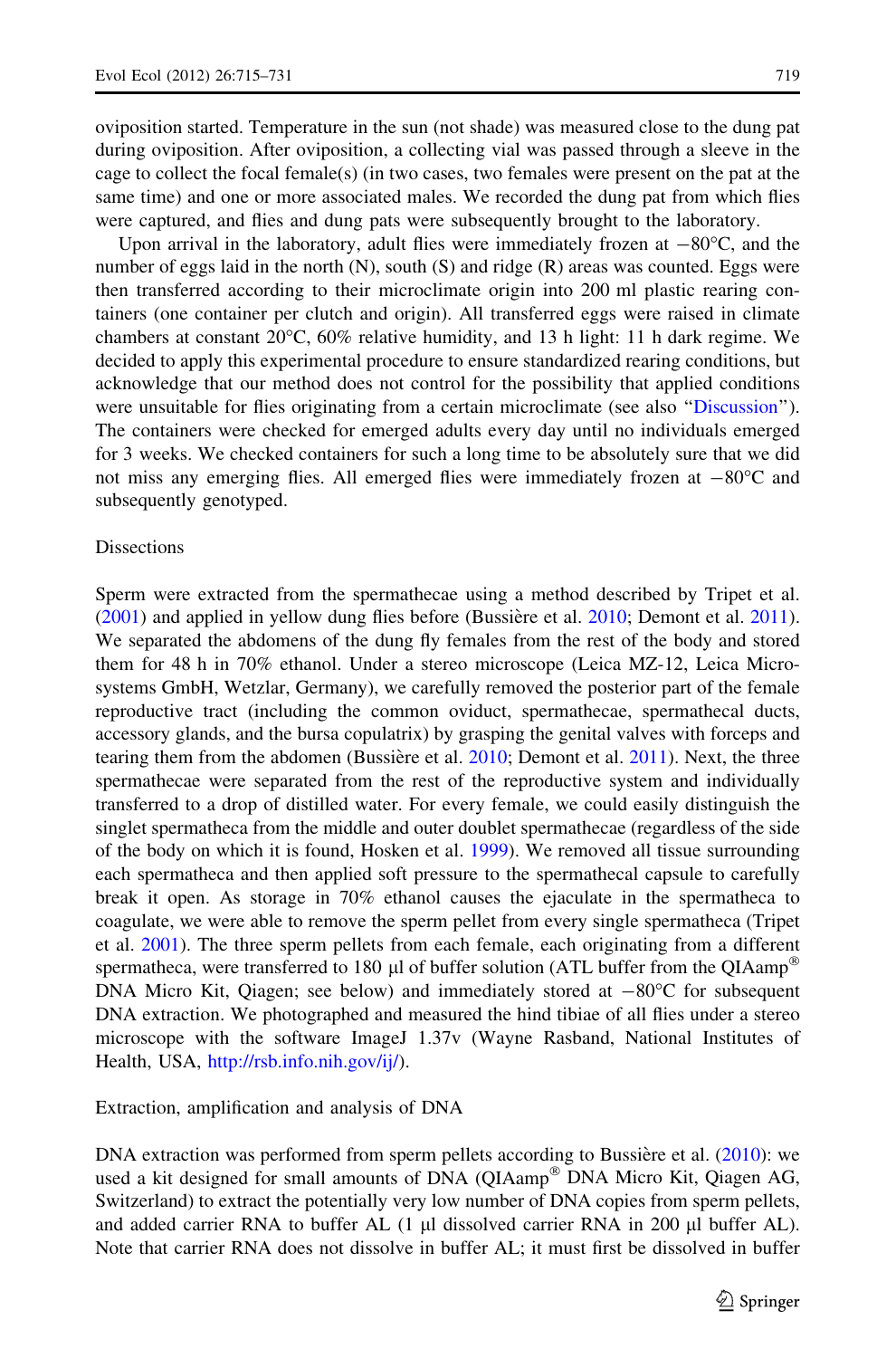AE and then added to buffer AL. We used the minimum recommended amount of elution buffer AE  $(20 \mu l)$  to retain the highest possible concentration of sperm DNA. The QIA- $GEN^{\circledR}$  Multiplex PCR Kit (Qiagen AG, Switzerland) was used to simultaneously amplify seven microsatellite loci: SsCa1, SsCa3, SsCa16, SsCa21, SsCa24, SsCa26, and SsCa30 (Garner et al. [2000](#page-16-0); Demont et al. [2008\)](#page-16-0). Total PCR reaction volume for the sperm was 30  $\mu$ l (cf. Bussière et al. [2010](#page-16-0) used only 24  $\mu$ ): 5  $\mu$ l DNA template, 15  $\mu$ l QIAGEN Multiplex PCR Master Mix,  $7 \mu l$  distilled water and  $3 \mu l$  microsatellite primer mix (100  $\mu$ M). Cycling conditions for the sperm were as follows: 95°C for 15 min, then 30 cycles of 94 $\degree$ C for 30 s, 60 $\degree$ C for 3 min and 72 $\degree$ C for 45 s, and finally 60 $\degree$ C for 30 min. These cycling conditions did not produce large stutter peaks for six of the applied markers. Locus SsCa21 was the exception, consistently showing stutter. This was not a problem for paternity analyses since we could match offspring genotypes to parental genotypes. In contrast, stutter peaks were able to potentially cause problems for quantifying sperm storage patterns (i.e. number of males detected within spermathecae). We therefore excluded SsCa21 from sperm storage analyses.

We used a Chelex extraction method to extract DNA from the heads of all flies (parents, offspring, and other flies that were collected from the artificial cow pat). Heads were transferred into 96-well PCR plates and kept on ice. We then pipetted 100  $\mu$ l of 6% Chelex suspension (Chelex  $100^{\circledast}$ , Na<sup>+</sup>-form, particle size 50–100 mesh, Fluka) into each well using wide-ended tips. Subsequently we covered the plate with a plastic mat, carefully shook it, and spun down the heads to ensure samples were submerged in Chelex suspension. We used a thermocycler to incubate plates for 60 min at 55C, boil for 9 min at  $100^{\circ}$ C, and cool down to  $20^{\circ}$ C. After taking samples out of the thermocycler we again shook them carefully and spun them down, stored the plate at  $4^{\circ}$ C for 10–20 h and froze it at  $-20^{\circ}$ C for at least 24 h before DNA extractions were used for subsequent processing. DNA template amount  $(1 \mu l)$ , total PCR reaction volume  $(6 \mu l)$ , and cycling parameters (number of cycles: 27) for the heads were the same as in Bussiere et al.  $(2010)$  $(2010)$ .

All PCR products from sperm and heads were separated on a capillary sequencer (Applied Biosystems 3730 DNA Analyzer), and the output analysed using Applied Biosystems GeneMapper® software. Genotypes from heads were simple to score. Sperm samples were more challenging because of the number of alleles present. To avoid artificial inflation of our estimate of the number of alleles and males present in the sperm stores, we did not consider small peaks on either side of a large peak. As the only exception we counted small peaks (alleles) that were also found in the offspring. We obtained the number of alleles present in every spermatheca by counting the alleles after discarding all alleles that could potentially come from the female (in case of incomplete removal of female tissue during dissection). We obtained the *number of males* present in every spermatheca as follows: In cases where maternal alleles were present in the array of alleles, these alleles were discounted. We then identified the alleles from the last male in the array and subtracted them. Afterwards we divided the remaining alleles by two (rounding up) because every male could potentially be heterozygous. This resulting number plus 1 (i.e. the last male) represents our estimate of the minimum number of males (cf. Demont et al. [2011\)](#page-16-0). We therefore obtained separate estimates for the minimum number of males present in a spermatheca from the six microsatellite loci amplified (i.e. locus SsCa21 excluded). The largest of these numbers was our estimate of the minimum number of males present in any given spermatheca.

 $P<sub>last</sub>$  (the proportion of paternity assigned to the last male mated to a female) was determined by subtracting which alleles were passed on by the male. If offspring had the same genotype as the mother, then the exact paternal contribution for that locus is unclear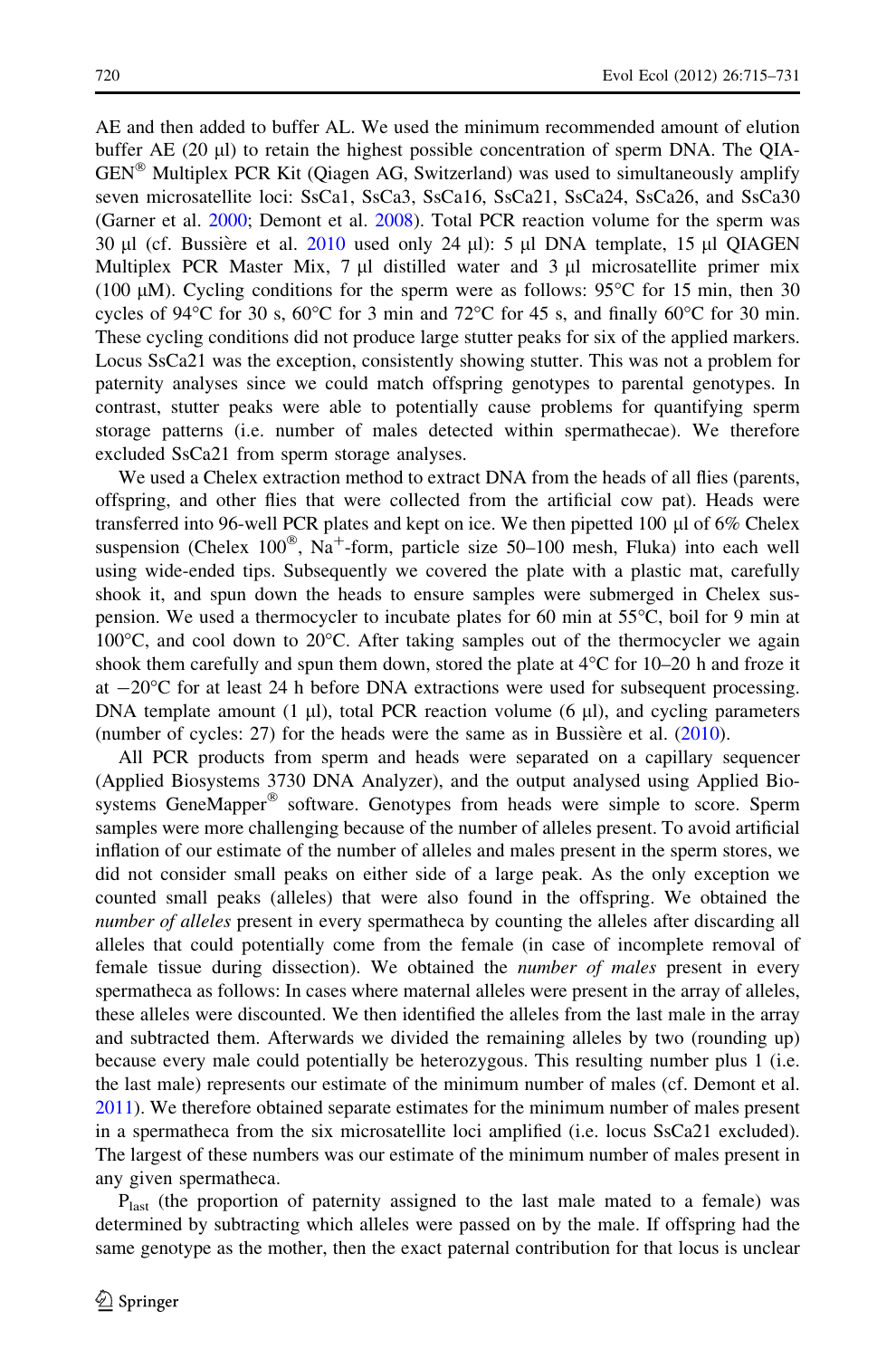(e.g. one or the other allele could be contributed by the male), so we denoted both alleles as possibly coming from the father. We assigned offspring to the last male if all paternal alleles (one or two per locus) at all seven loci were found in the multilocus genotype of the last male. Note that matching offspring multilocus genotypes to last male multilocus genotype was absolutely certain in all cases, even when more than one male was present on cow pats. We estimated the minimum number of males contributing to a clutch of a female with the software GERUD 1 (Jones [2001](#page-17-0)).

#### Statistical analyses

Statistical modelling was performed as recommended by Crawley [\(2007](#page-16-0)): we started with a maximal model that included all factors, covariates, interactions, and quadratic terms that could be of interest (i.e. that we measured and that are likely to be biologically relevant), and simplified it in a stepwise manner on the basis of deletion tests (e.g. F tests or chisquared tests) to the minimal adequate model. Hence, we only included an explanatory variable in a model if it significantly improved the fit of the model (Crawley [2007\)](#page-16-0). All analyses were performed with R 2.6.2 (R Development Core Team [2008\)](#page-17-0). Linear models were fitted with the *lm* function from the *stats* package, generalized linear models with the glm function from the *stats* package, and linear mixed-effects models with the *lmer* function from the *lme4* package (Bates and Maechler [2008\)](#page-16-0).

We analysed clutch size (i.e. total number of eggs laid) and total number of emerged flies with linear models and square-root transformed response. The maximal model included female size, size of the last male, number of yellow dung fly males on cow pat (besides the copulating pair), pat age, temperature, and number of alleles or males detected within sperm storage organs as explanatory variables. The proportion of eggs deposited in the north exposed side of the cow pat and the total proportion of emerged flies were analysed using generalized linear models with quasibinomial errors and logit link. We used quasibinomial error structures because models were overdispersed. Explanatory variables were chosen as in the linear models described above. We investigated if proportion of emerged flies (untransformed and arcsin square-root transformed) differed between eggs originating from different microenvironments by applying paired t-tests in a pairwise fashion (N vs. S, N vs. R, and S vs. R). We analysed the minimum number of fathers of a clutch (obtained from the software GERUD 1) using generalized linear models with quasipoisson errors and log link. We used a dispersion parameter since the model was underdispersed. The maximal model included female size, size of the last male, number of alleles or males detected within sperm storage organs, and two-way interactions as explanatory variables. We analysed sperm storage patterns with linear mixed models and log10 transformed number of males detected within each spermatheca as the response. We initially included spermathecal identity, female size, size of the last male, and all two-way interactions as fixed explanatory variables, and female identity as a random effect. We additionally compared the number of different alleles and males (i.e. sires) detected in the offspring to the number of alleles and males detected within the spermathecae with paired t-tests. We also used paired t-tests to compare the number of alleles and males present across the different spermathecae. Residuals in all linear models were normally distributed (all Kolmogorov–Smirnov tests:  $P > 0.10$ ). We investigated if females could bias paternity to match the genotypes of their offspring to different environments by comparing last male paternity across the three different environments (N, S, and R). This was done by applying binomial proportions tests *prop.test* from the *stats* package in R. We compared last male paternity in a pairwise fashion (N vs. S, N vs. R, and S vs. R) for every female.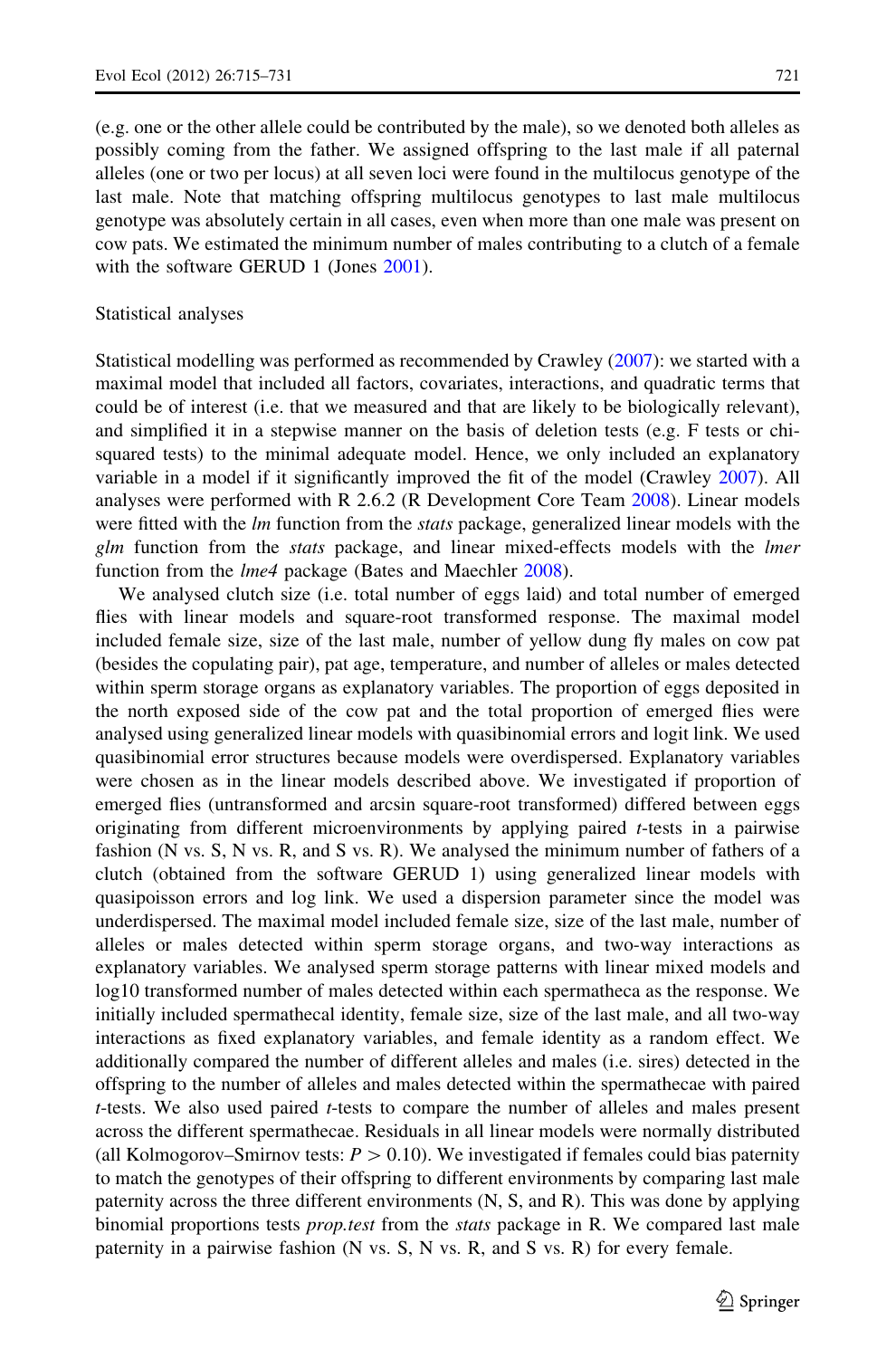## **Results**

# Sample sizes

Analyses of clutch size, the proportion of eggs laid in the northern exposed side of the cow pat, and sperm storage patterns are based on a sample size of 22 females. In three clutches no flies emerged, presumably because of very wet dung resulting from rainfall that started during oviposition. Therefore, emergence, paternity and our comparison of sperm storage and paternity were analysed with a sample size of 19 females. Statistically significant terms and their p-values indicated below are in each case for the minimal adequate model.

# Oviposition

Mean clutch size ( $\pm$ SE) was 33.27  $\pm$  2.29 eggs for all 22 females collected in the field, and  $34.21 \pm 2.59$  eggs for the 19 females for which we had paternity data. We analysed clutch size (i.e. total number of eggs laid) using linear models and a square-root transformed response. Clutch size significantly increased with female size  $(F_{1,18} = 14.633)$ ,  $P = 0.001$ ; Fig. [1a](#page-9-0)). The significant quadratic term for pat age (F<sub>1,18</sub> = 8.353, P = 0.009; Fig. [1b](#page-9-0)) indicated that clutch sizes were largest in the middle of the range of time that dung was offered for oviposition. The linear term for pat age in the minimal adequate model was not significant ( $F_{1,18} = 0.239$ ,  $P = 0.63$ ). Model simplification revealed that the size of the last male, the number of other yellow dung fly males on the cow pat, temperature, and all the interactions included should not be retained in the model as explanatory terms (all  $P > 0.10$ ).

On average, females laid most of their eggs in the northern exposed side of a cow pat. Mean ( $\pm$ SE) proportions off eggs laid into N, S, and R were:  $0.65 \pm 0.07$ ,  $0.09 \pm 0.03$ , and 0.26  $\pm$  0.06 for all 22 females and 0.65  $\pm$  0.08, 0.10  $\pm$  0.04, and 0.25  $\pm$  0.06 for the 19 females with emerging offspring, respectively. The proportion of eggs laid in the northern side of the cow pat was analysed using generalized linear models with quasibinomial errors and logit link. The minimal adequate model contained just two parameters: the intercept and temperature. The proportion of eggs laid in the northern exposed side of the cow pat significantly increased with temperature  $(F<sub>1,20</sub> = 12.797, P = 0.002; Fig. 2)$  $(F<sub>1,20</sub> = 12.797, P = 0.002; Fig. 2)$  $(F<sub>1,20</sub> = 12.797, P = 0.002; Fig. 2)$ . Model simplification provided no justification for retaining female size, size of the last male, number of other dung fly males on the cow pat, pat age, or any interaction in the model (all  $P > 0.10$ ).

# Adult emergence

Mean ( $\pm$ SE) number of emerged flies per clutch was 23.95  $\pm$  2.47 (n = 19 females). We analysed the total number of emerged flies using linear models and square-root transformed response. Total number of emerging flies increased significantly with female size  $(F<sub>1,16</sub> = 12.220, P = 0.003)$  and the total number of alleles present in the spermathecae  $(F<sub>1.16</sub> = 5.666, P = 0.03; Fig. 3a)$  $(F<sub>1.16</sub> = 5.666, P = 0.03; Fig. 3a)$  $(F<sub>1.16</sub> = 5.666, P = 0.03; Fig. 3a)$ . The size of the last male and all interactions were not significant and omitted during the process of model simplification. Mean  $(\pm SE)$  proportion of emerged flies was  $0.69 \pm 0.04$  (n = 19 females), and did not differ between flies originating from the three microenvironments (proportion emerged flies: all  $P > 0.35$ ; proportion emerged flies arcsin square-root transformed: all  $P > 0.25$ ). The proportion of emerged flies (analysed using generalized linear models with quasibinomial errors and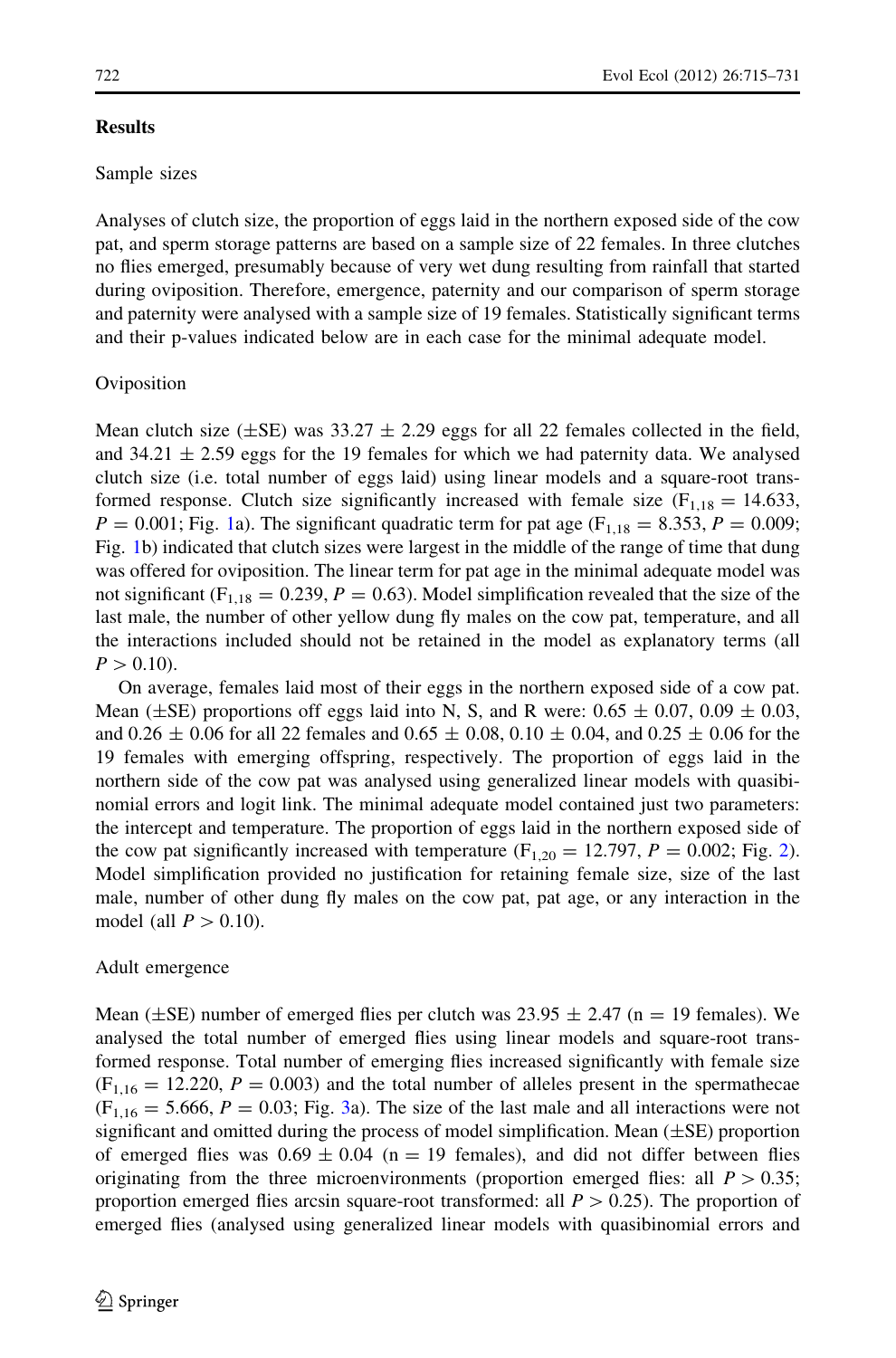<span id="page-9-0"></span>

Fig. 1 Clutch size as a function of a female size (hind tibia length) and b dung pat age

logit link) significantly increased with increasing number of alleles detected in the spermathecae ( $F_{1,15} = 5.143$  $F_{1,15} = 5.143$ ,  $P = 0.039$ ; Fig. 3b). Additionally, the proportion of emerged flies increased with female size only when the female mated last with a large male (significant female size by last male size interaction:  $F_{1,14} = 5.514$ ,  $P = 0.034$ ). The main effects for female size  $(F_{1,17} = 0.101, P = 0.76)$  and the size of the last male  $(F<sub>1.16</sub> = 0.018, P = 0.89)$  did not significantly influence the proportion of emerging flies. The total number of emerged flies and proportion of emerged flies also had a tendency to increase with increasing number of males (instead of alleles) detected within spermathecae, but not significantly ( $P = 0.06$  and  $P = 0.12$ , respectively).

Sperm storage and number of mates

In total we genotyped sperm from 66 spermathecae (22 females  $\times$  3 spermathecae). One outer doublet spermatheca provided an unreadable array of alleles and was excluded from analyses. The last male to mate with the female was always found in all three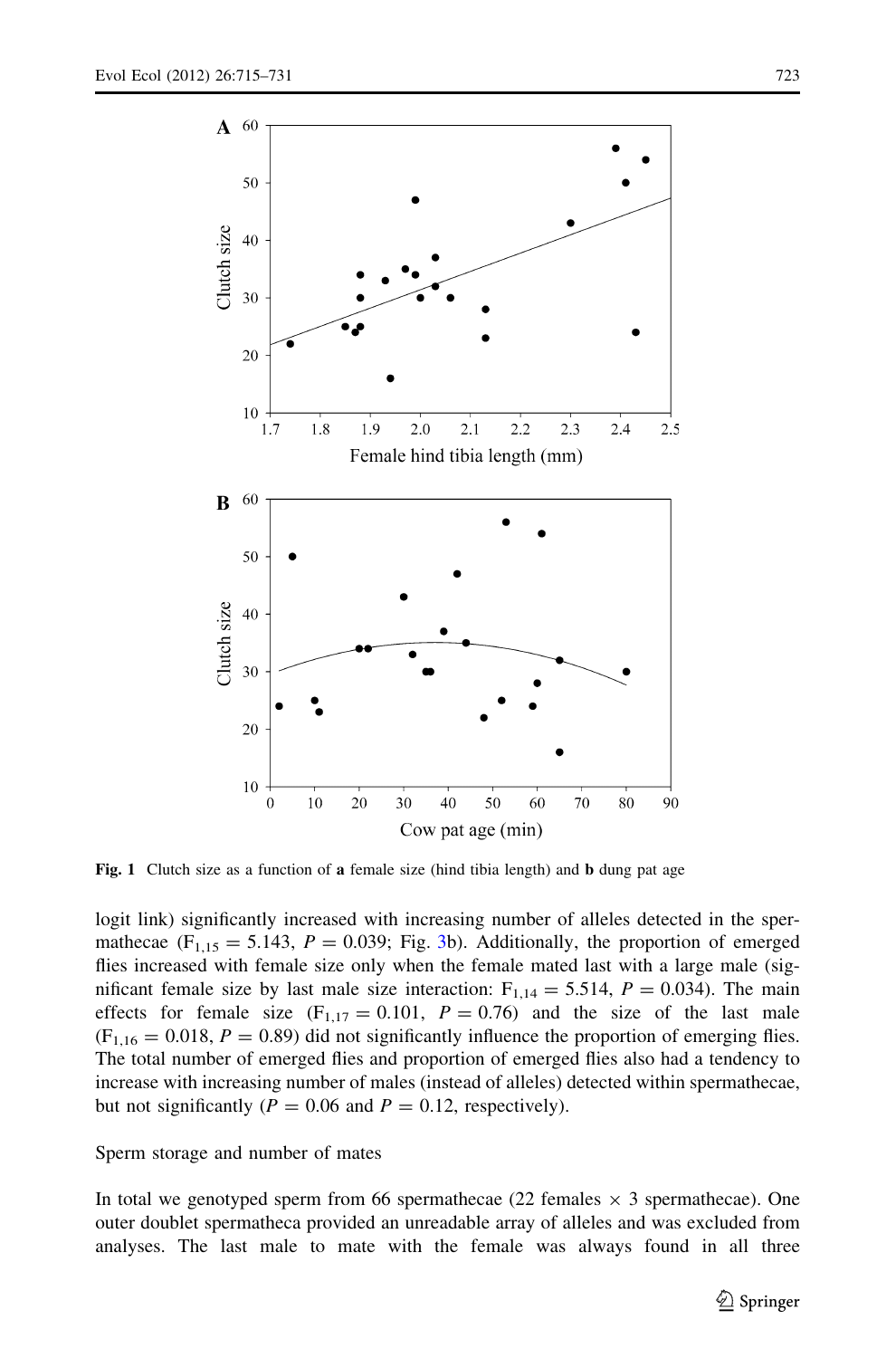<span id="page-10-0"></span>

Fig. 2 Proportion of eggs deposited on the north-facing side of a dung pat as a function of temperature

spermathecae. Twenty-one out of 22 females stored sperm from two or more males. On average, females stored sperm from  $2.82 \pm 0.20$  males (n = 22 females; the average was  $2.84 \pm 0.23$  for the 19 females from whose clutches offspring emerged). We found a significant effect of spermathecal identity on the number of males represented in the sperm store (Markov Chain Monte Carlo  $P = 0.002$ , n simulations = 10,000). This indicated a consistently lower number of ejaculates present in the singlet spermatheca compared to the middle and outer doublet spermatheca (Fig. [4\)](#page-12-0). Paired  $t$ -tests supported this and showed that there was no significant difference in the number of ejaculates between the middle and outer doublet spermathecae: singlet spermatheca vs. middle doublet spermatheca:  $t = -3.250$ ,  $df = 21$ ,  $P = 0.004$ ; singlet vs. outer doublet:  $t = -2.905$ ,  $df = 20$ ,  $P = 0.009$ ; middle doublet vs. outer doublet: t = 0, df = 20,  $P = 1$ . Linear mixed models revealed no significant influence of female size, last male size or any interaction on sperm storage patterns. Mixed model analyses using number of alleles (instead of number of males) as the response variable and paired *t*-tests based on alleles provided qualitatively the same results as analyses with number of males. Sperm storage patterns based on alleles are shown alongside the pattern for males in Fig. [4](#page-12-0).

## Paternity

Last male paternity and the minimum number of sires for all analysed clutches are given in Table [1](#page-12-0). Of the 19 analysed clutches, four clutches featured only eggs laid in the northern exposed side of the cow pat (i.e. no eggs in the S and R portions of the artificial dung pat). This restricted analyses of differences in last male paternity across N, S, and R to only 15 females. Binomial proportions tests revealed no females that showed differences in last male paternity across N, S, and R (one  $P = 0.08$ , all other  $P > 0.16$ ). Note that the 15 clutches also include four clutches with complete last male sperm precedence (i.e. all offspring were from the last male). The minimum number of fathers contributing to a clutch was estimated with the software GERUD and is given in Table [1.](#page-12-0) We analysed the minimum number of fathers with generalized linear models with quasipoisson errors and log link. The minimum number of fathers estimated for a specific clutch significantly increased with increasing female size  $(F_{1,17} = 6.186, P = 0.025)$ , increasing last male size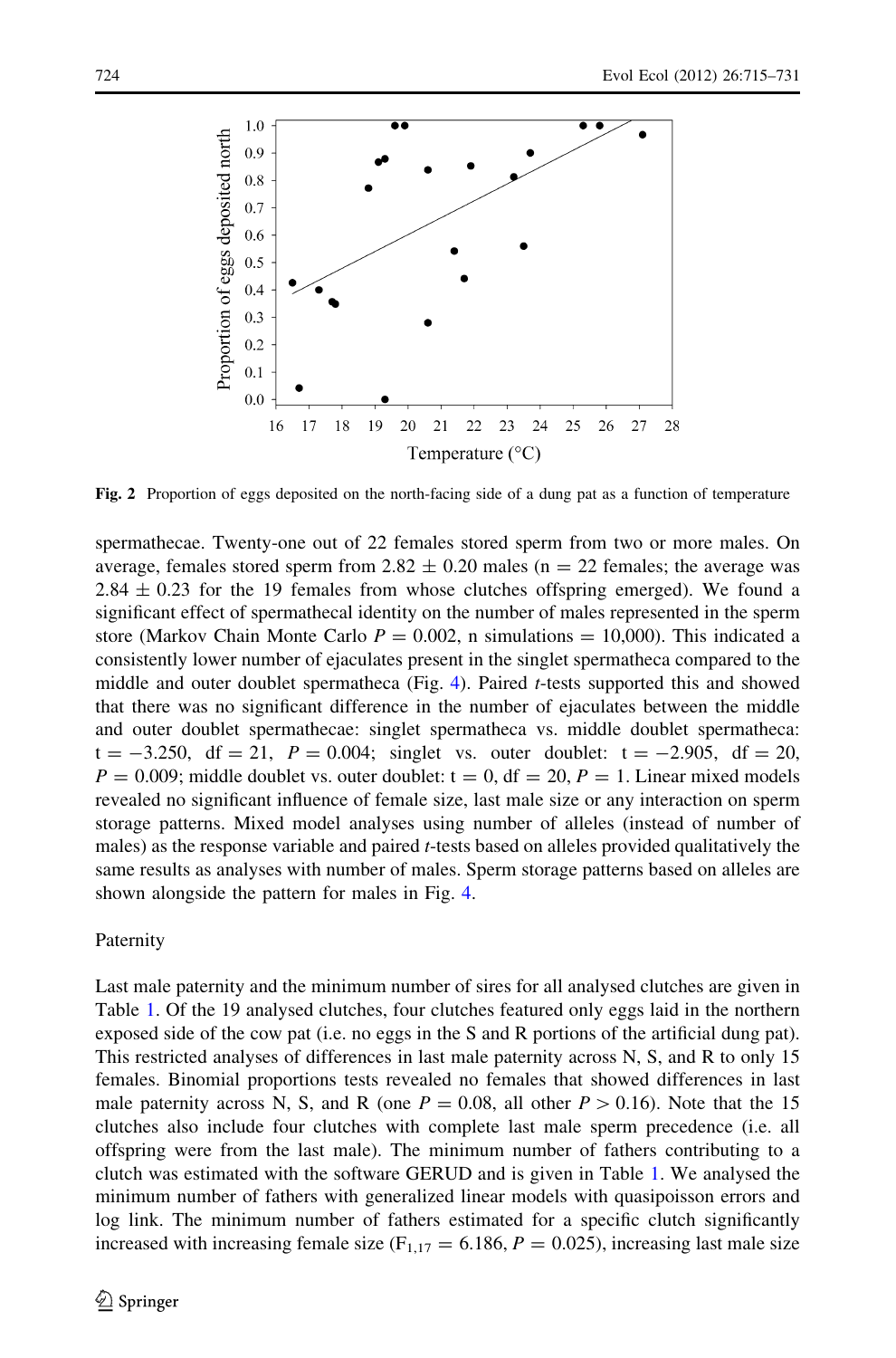<span id="page-11-0"></span>

Fig. 3 a Total number of emerging flies and b proportion of emerging flies as a function of the total number of alleles detected within the sperm storage organs (spermathecae) of wild females

 $(F<sub>1,16</sub> = 7.641, P = 0.014)$ , and the number of males detected within the spermathecae  $(F<sub>1.15</sub> = 19.419, P < 0.001)$ . Generalized linear model analyses with number of alleles detected within spermathecae (instead of number of males) as the explanatory variable provided the same results. Female size, last male size and number of alleles within spermathecae all had significant positive effects on the number of fathers that contribute to a clutch.

#### **Discussion**

This study provides rare and useful information on sperm storage, paternity, and postcopulatory sexual selection in a natural population of yellow dung flies. Our experiment allowed females to exhibit plasticity in several different aspects of their oviposition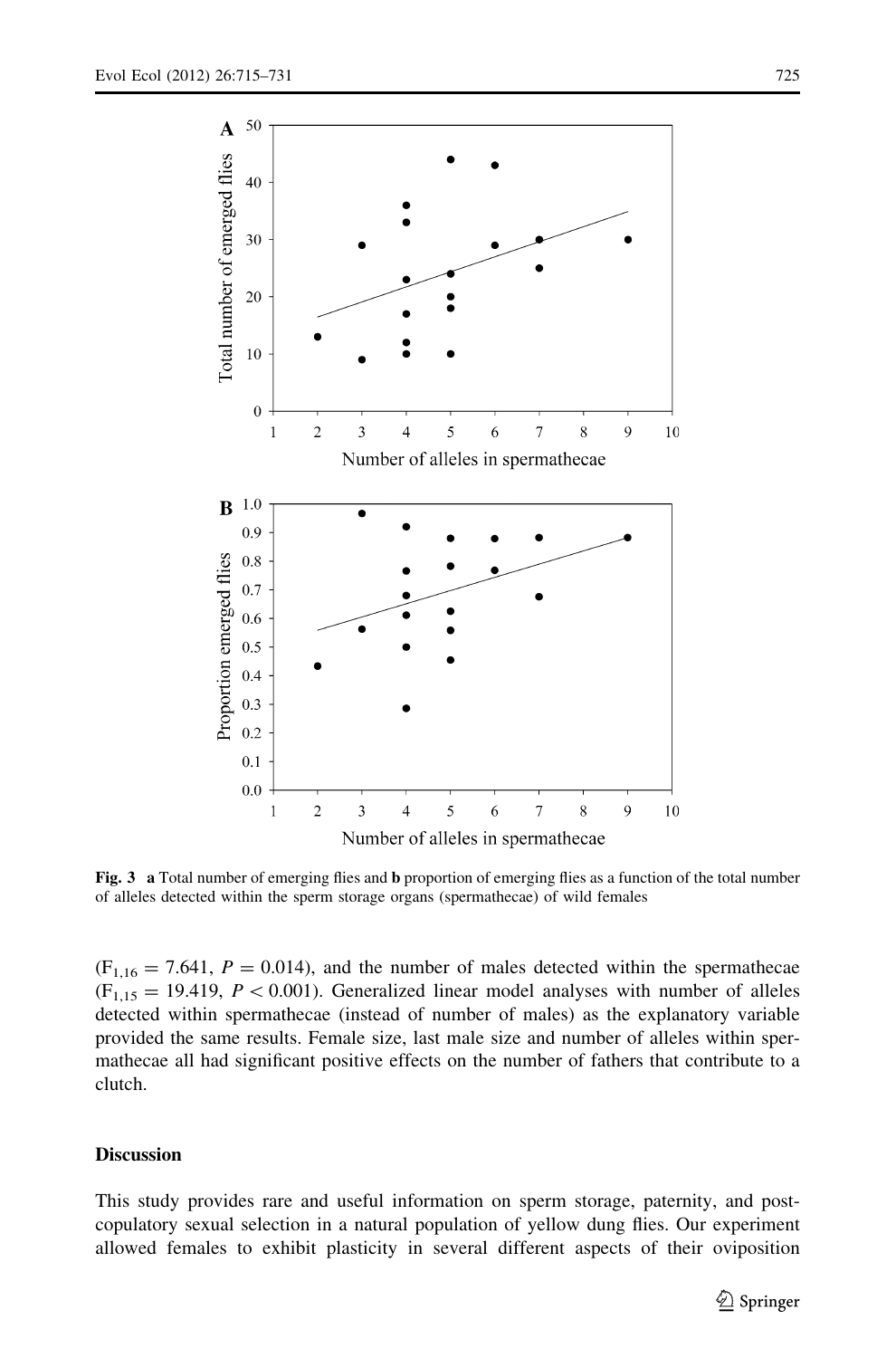<span id="page-12-0"></span>

Fig. 4 Mean number of males (squares) and alleles (circles) detected within the offspring, each of the individual spermathecae, and all three spermathecae combined

Table 1 Last male paternity and minimum number of sires for 19 wild-caught female yellow dung flies Scathophaga stercoraria

| Female       | Last male<br>paternity | Minimum number<br>of sires |
|--------------|------------------------|----------------------------|
| $\mathbf{a}$ | 0.881                  | 3                          |
| b            | 0.700                  | 3                          |
| $\mathbf c$  | 0.900                  | 3                          |
| d            | 0.682                  | $\boldsymbol{2}$           |
| e            | 0.444                  | 3                          |
| f            | 0.862                  | $\mathfrak{2}$             |
| g            | 0.886                  | 3                          |
| h            | 0.917                  | $\overline{c}$             |
| I            | 0.909                  | $\sqrt{2}$                 |
| j            | 0.800                  | $\overline{c}$             |
| k            | 0.700                  | $\overline{c}$             |
| $\mathbf{l}$ | 0.500                  | $\overline{c}$             |
| m            | 1.000                  | $\mathbf{1}$               |
| $\mathbf n$  | 0.889                  | $\overline{c}$             |
| $\mathbf{o}$ | 1.000                  | $\mathbf{1}$               |
| p            | 0.917                  | $\mathfrak{2}$             |
| q            | 1.000                  | $\mathbf{1}$               |
| $\mathbf r$  | 1.000                  | $\mathbf{1}$               |
| ${\bf S}$    | 0.850                  | 3                          |
| Mean         | 0.834                  | 2.11                       |
|              |                        |                            |

behaviour. We report strong evidence that females react to temperature and pat age in adjusting the number of eggs and their location. In contrast, we found no evidence for sperm selection: females did not appear to selectively lay eggs of different genotypes by biasing paternity towards certain males according to dung pat microclimate (cf. Ward [1998,](#page-17-0) [2000](#page-17-0)). There were nevertheless two findings consistent with the potential for females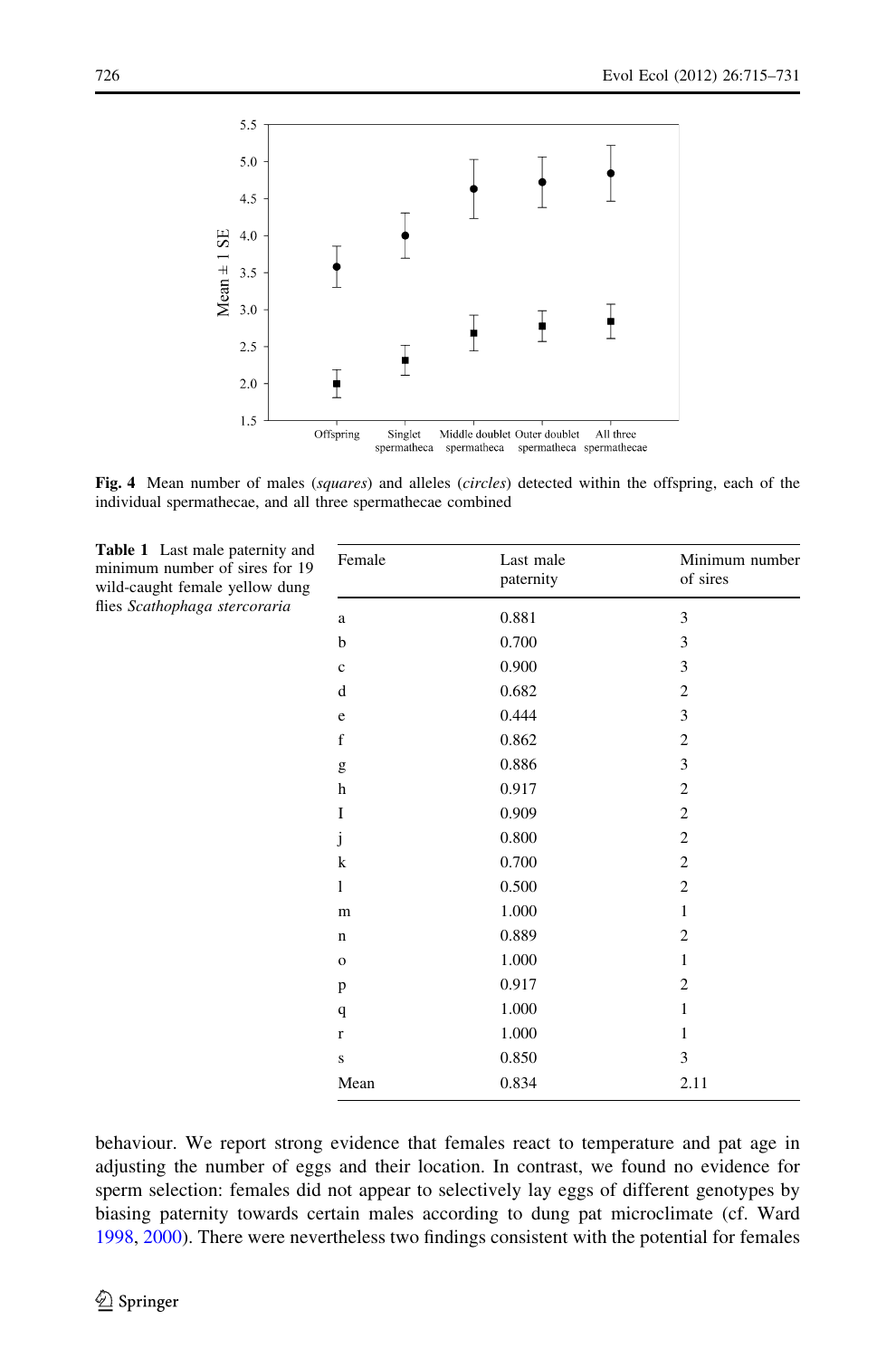to bias paternity even if it was not realized: the number of stored ejaculates differed between the singlet spermatheca and the doublet spermathecae, and females stored sperm from more males than sired their offspring. On average, females stored sperm from 2.84 males within their sperm stores, indicating high levels of sperm competition prevailing in the field. In summary, although wild yellow dung fly females do not appear to select sperm adaptively in the context provided in our experiment, they can benefit from polyandry via an increased fraction of emerging offspring.

No evidence of sperm selection based on dung pat microclimate

In the present field study, females could lay their eggs into three distinct areas (environments) on cow pats: the south exposed surface, the north exposed surface, or the ridge in between. Microclimate variation in these cow droppings seems to be substantial (Landin [1967;](#page-17-0) Ward et al. [2002\)](#page-17-0). Nevertheless, we find no evidence that females match offspring genotypes to prevalent environmental conditions by biasing paternity toward certain fathers from which they have sperm in storage. Binomial proportions tests revealed that no single female showed differences in last male paternity across the three experimental cow pat environments. We concede that our sample size was modest. On the other hand, the strength of our test of sperm selection based on microclimate was that it did not make any assumptions about specific traits a female might prefer (e.g. a certain allozyme, other physiological trait, body size, morphology, etc.). Obtaining detailed knowledge of the exact male traits females exert preferences for is often difficult. Nevertheless, if females are capable of matching offspring genotypes to environmental conditions, they must do so by selecting sperm from certain males at fertilization. The binomial proportions tests we used above explicitly tested for this and found no indication of females using sperm differentially in the different environments available on a single pat. The last male that had mated with a specific female was always statistically equally successful, irrespective of the pat aspect on which females oviposited. However, one important methodological issue requires attention. Since paternity determination from freshly hatched larvae is difficult in yellow dung flies, and can result in DNA profiles of low quality that are difficult to interpret (personal experience), we determined paternity success at emergence. Importantly, the period between oviposition and emergence might be critical if there is genotypeto-environment matching. Because all offspring were reared under the same environmental conditions, we cannot rule out the possibility that conditions were unsuitable for certain flies (i.e. originating from a certain microenvironment) and that this potentially affects our paternity estimates. This problem is also not entirely erased by the fact that flies originating from the three microenvironments emerged equally well in the present study. Future studies in this vein could raise flies originating from different microenvironments at different temperatures to detect how this affects the interpretations of the present study.

Despite the enormous interest in postcopulatory sexual selection, convincing evidence for sperm selection remains elusive. Previous studies in yellow dung flies provided evidence of sperm selection based on phosphoglucomutase (PGM) alleles (Ward [1998](#page-17-0), [2000](#page-17-0)). However, in these experiments, results were restricted to a small fraction of flies with certain PGM genotypes. The frequency of the most common allele is  $>85\%$  in the field (Ward et al. [2002](#page-17-0)), thus strongly constraining the scope for choice. In addition, not all predictions concerning cryptic female choice could be confirmed (Ward [1998](#page-17-0), [2000\)](#page-17-0). Our present study did not support cryptic female choice concerning the paternity of eggs laid in particular environmental conditions, but this clearly is still consistent with the ability of females to make subtle decisions regarding the placement of eggs or number of eggs laid.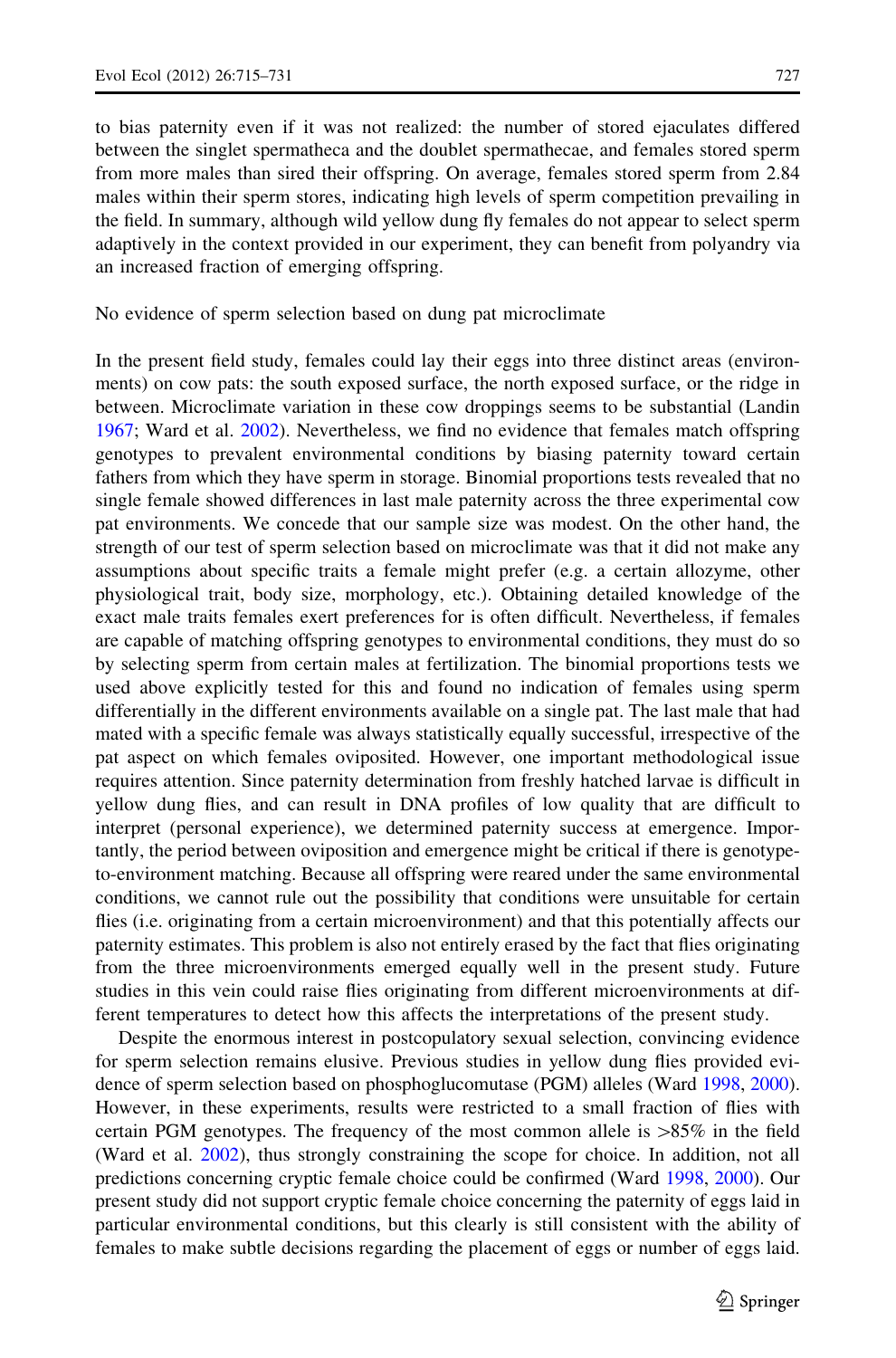Previous work demonstrated that females prefer to lay eggs on small hills on the dung surface and avoid depressions and sharply elevated points where larvae suffer increased risks of drowning or drying out (Ward et al. [1999](#page-17-0)). Our findings additionally reveal that temperature and pat age strongly influence oviposition. Females laid more eggs at intermediate times after a cow pat had been deposited on a pasture, indicated by a significant quadratic effect of pat age on clutch size. The adaptive significance of this behaviour remains to be established. Furthermore, the proportion of eggs deposited into the northern portion of a cow pat strongly increased with increasing environmental temperature. The protection of eggs against the negative effects of elevated temperatures and/or desiccation seems the most likely explanation for this behaviour (Ward and Simmons [1990](#page-17-0)). Thus the present study strengthens the notion that modulation of the number of eggs deposited and the choice of suitable oviposition sites are much more pronounced than specific choices regarding paternity of the eggs laid (Buser et al. unpublished).

Sperm storage, paternity, and the potential for cryptic female choice

Genotyping sperm stores to estimate female mating frequency in natural populations is more useful than genotyping offspring because postcopulatory sexual selection may bias paternity toward certain mates, resulting in an underestimate of existing levels of polyandry in the wild (Bretman and Tregenza [2005](#page-16-0); Simmons et al. [2007;](#page-17-0) Demont et al. [2011](#page-16-0)). We revealed high levels of polyandry (i.e. high sperm competition intensity) in the field: 21 out of 22 females (95.5%) stored sperm from two or more males, and on average 2.84 ejaculates competed within the sperm storage organs. A related study detected pronounced temporal changes in sperm competition intensity in the same population (Demont et al. [2011\)](#page-16-0). Both the proportion of multiply mated females and the absolute number of competing ejaculates were consistent with previous findings for the same time period (i.e. May) in that study (Demont et al. [2011\)](#page-16-0).

Theoretical work and laboratory studies suggest that females could bias paternity toward certain males by differentially storing sperm from different males in each spermatheca and subsequently choosing sperm (or a sperm mix) from a particular spermatheca (Hellriegel and Ward [1998;](#page-16-0) Hellriegel and Bernasconi [2000](#page-16-0); Bussière et al. [2010\)](#page-16-0). The present study revealed that sperm mixtures differ in wild yellow dung flies, as we found a significantly lower number of ejaculates in the singlet spermatheca compared with the doublet spermathecae. This result was also in accordance with a separate recent study (Demont et al. [2011\)](#page-16-0), where in contrast to the present work, copulations were interrupted. Bussière et al. [\(2010](#page-16-0)) demonstrated that following double matings, the highest proportion of sperm from the second male (S2) was found in the singlet spermatheca. This accords well with the current work, where as a result of stronger sperm displacement, the fewest number of ejaculates were found in the singlet spermatheca. It remains to be precisely established why the singlet typically features higher sperm displacement (i.e. S2 values) than either doublet spermatheca (Bussière et al.  $2010$ ). In particular, it is unclear whether this is a result of female influence on sperm storage, or second (or later) males consistently filling spermathecae in the same order, starting with the singlet.

We additionally showed that females stored sperm from more males than sired their offspring. The recently developed competitive PCR technique for assessing the proportions of sperm from competing males within females' sperm stores assumes that all genotypes of the males involved are known (Bussière et al.  $2010$ ; Hall et al.  $2010$ ). Applying this technique, it has been shown that the amount of stored sperm from each male correlates well with achieved paternity success following double matings (Demont [2010](#page-16-0)). In this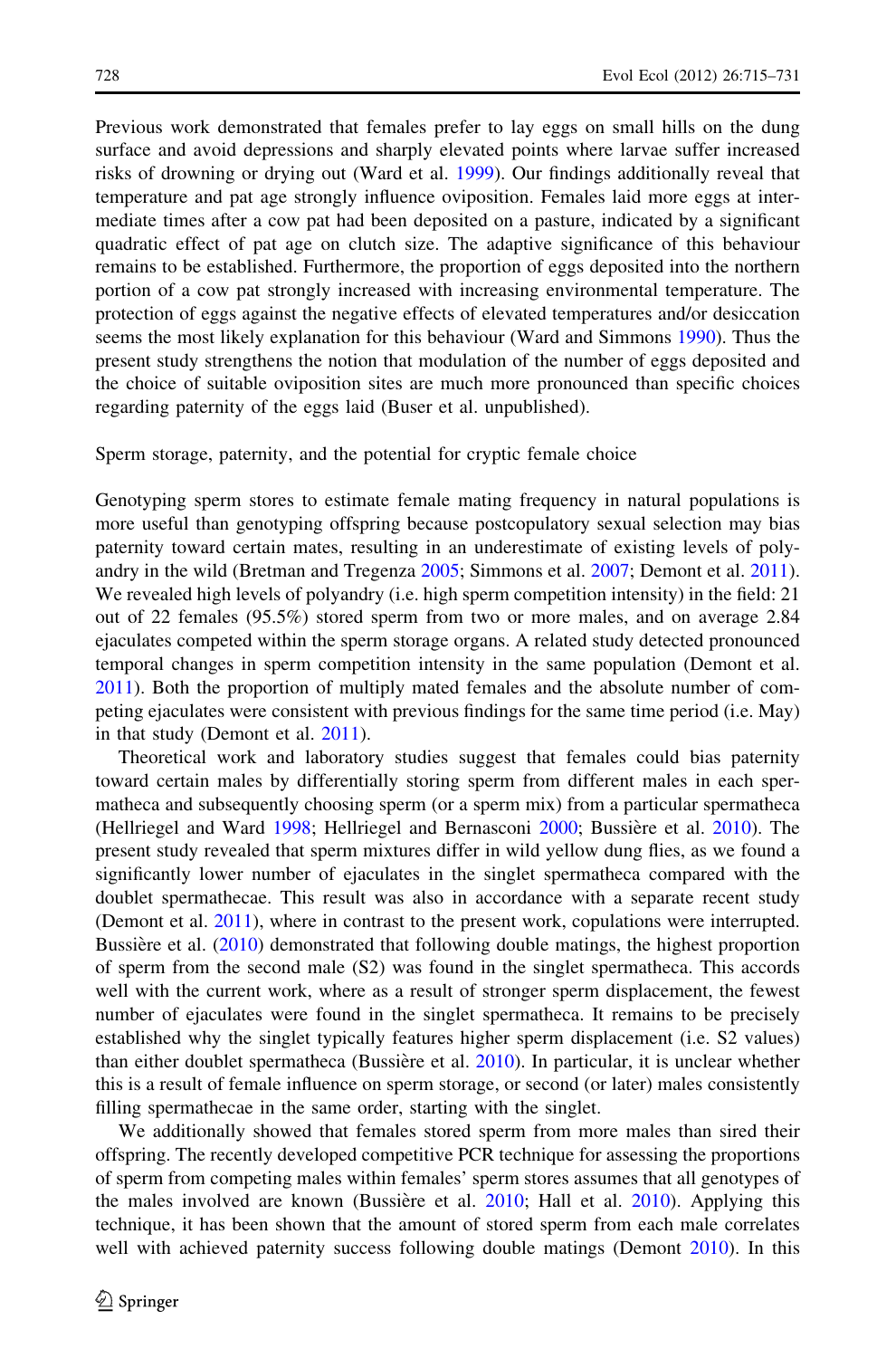study we only counted the different ejaculates present across the spermathecae. Since the genotypes of all involved males (except one) were unknown, we could not quantify the amount of stored sperm for each specific male. Therefore, the present study cannot relate success or failure of a specific male in obtaining paternity to its amount of stored sperm. More advanced techniques that allow the quantification of the different proportions of stored sperm following multiple matings when the candidate male genotypes are unknown will be a fruitful avenue for future research.

### Benefits of polyandry

Several laboratory studies have documented benefits of polyandry (Tregenza and Wedell [2002;](#page-17-0) Zeh and Zeh [2006;](#page-17-0) Price et al. [2008](#page-17-0)). In contrast, only a few studies have examined polyandry in natural populations and reported benefits (Madsen et al. [1992;](#page-17-0) Fisher et al. [2006\)](#page-16-0). In yellow dung flies, laboratory studies have shown that multiple mating is associated with longevity costs (Hosken et al. [2002\)](#page-16-0), but that females also benefit from polyandry: more successful males in sperm competition sire offspring that developed faster (Hosken et al. [2003\)](#page-16-0). Here we document benefits of polyandry in a natural population: the proportion and the total number of emerged offspring increased significantly with the number of alleles (our proxy for the number of mating partners) detected within the sperm stores of females. Analyses with the number of males (instead of the number of alleles) as the explanatory variable provided the same patterns, but were marginally non-significant. We used a multiplex PCR reaction consisting of seven (after exclusion of SsCa21: six) highly polymorphic microsatellite loci to avoid situations where males in the spermathecae share all their alleles. As a consequence, males will always be dissimilar at certain loci. This suggests that the number of mates per se and not genetic dissimilarity among mating partners is responsible for increased fertility with increasing number of alleles. Furthermore, because of the microsatellites applied, males will be heterozygous at least at some loci. This implies that the observed pattern also does not arise because some females mate with homozygous males and some with heterozygous males. The precise genetic mechanism (e.g. good genes vs. compatible genes) underlying the documented increase in reproductive success of polyandrous females in the field is unclear, as is whether the magnitude of expected benefits to polyandry are likely to outweigh the potential costs of multiple mating. In yellow dung flies, mating at least once before each oviposition bout is practically inevitable because dung pats tend to be so densely occupied by males, and so there is no necessary expectation that polyandry must be explained as a female adaptation. Further, larger females, who are more fecund, might get inseminated by more males, and this could partially explain the relationship between number of alleles and emergence.

In summary, our study showed that female yellow dung flies make subtle decisions regarding the placement of eggs or the number of eggs laid. There was no evidence of selective use of sperm from particular mating partners according to dung pat microclimate. However, we did find that sperm mixtures differed amongst spermathecae, and that females stored sperm from more males than sired their offspring. The present study further supports previous findings of intense sperm competition levels in the field, and indicates that polyandry has a positive effect on the number of offspring emerging. Precise mechanisms underlying the positive effect of multiple mating remain to be established. In this context, a better integration of field studies and controlled laboratory experiments seems a particularly promising way to advance our understanding.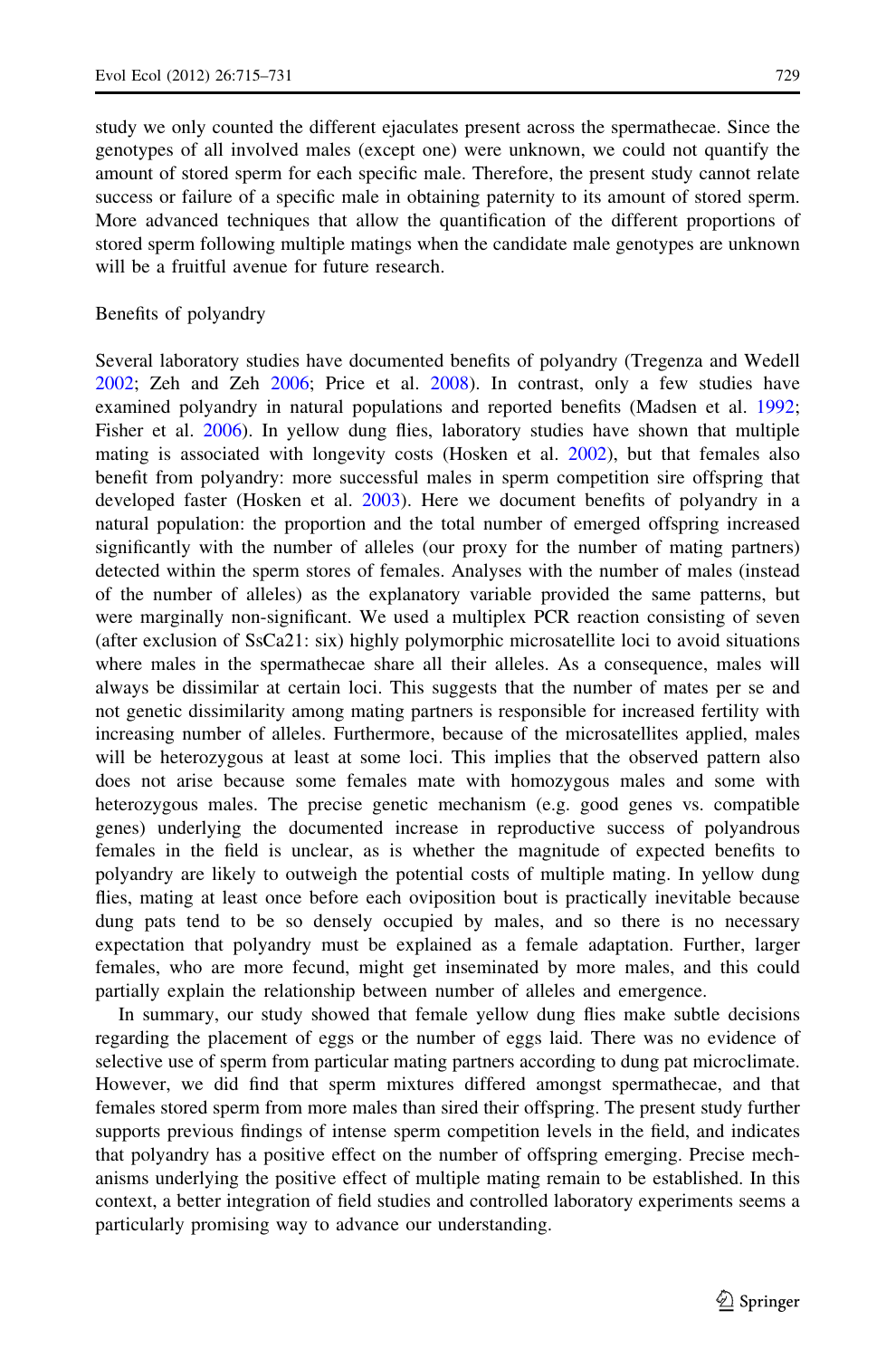<span id="page-16-0"></span>Acknowledgments We thank two anonymous reviewers for their very helpful comments on the manuscript. We thank Wolf Blanckenhorn, Tony Wilson, and Erik Postma for discussions on statistical analyses and for valuable comments on the manuscript. Thanks also to Claudia Buser for help with dissections and Yves Choffat for help with genotyping the offspring. This work was funded by the University of Zurich and by a grant from the Claraz-Stiftung to MD. OYM was supported by the Swiss National Science Foundation SNF (Ambizione grant PZ00P3\_121777/1 & research grant 31003A\_125144/1). LFB was supported by the University of Stirling.

#### **References**

Arnqvist G, Rowe L (2005) Sexual conflict. Princeton University Press, Princeton

Bateman AJ (1948) Intra-sexual selection in Drosophila. Heredity 2:349–368

- Bates D, Maechler M (2008) Linear mixed-effects models using S4 classes. <http://lme4.r-forge.r-project.org/> Birkhead TR, Pizzari T (2002) Postcopulatory sexual selection. Nat Rev Genet 3:262–273
- Birkhead TR, Hosken DJ, Pitnick S (2009) Sperm biology: an evolutionary perspective. Academic Press, San Diego
- Bretman A, Tregenza T (2005) Measuring polyandry in wild populations: a case study using promiscuous crickets. Mol Ecol 14:2169–2179
- Bussière LF, Demont M, Pemberton AJ, Hall MD, Ward PI (2010) The assessment of insemination success in yellow dung flies using competitive PCR. Mol Ecol Res 10:292–303
- Cobbs G (1977) Multiple insemination and male sexual selection in natural-populations of Drosophila pseudoobscura. Am Nat 111:641–656
- Crawley MJ (2007) The R Book. Wiley, West Sussex
- Demont M (2010) Polyandry and postcopulatory sexual selection in yellow dung flies. PhD Thesis, University of Zurich, Zurich
- Demont M, Blanckenhorn WU, Hosken DJ, Garner TWJ (2008) Molecular and quantitative genetic differentiation across Europe in yellow dung flies. J Evol Biol 21:1492–1503
- Demont M, Buser CC, Martin OY, Bussière LF (2011) Natural levels of polyandry: differential sperm storage and temporal changes in sperm competition intensity in wild yellow dung flies. Funct Ecol 25:1079–1090
- Eberhard WG (1996) Female control: sexual selection by cryptic female choice. Princeton University Press, Princeton
- Fisher DO, Double MC, Blomberg SP, Jennions MD, Cockburn A (2006) Post-mating sexual selection increases lifetime fitness of polyandrous females in the wild. Nature 444:89–92
- Garner TWJ, Brinkmann H, Gerlach G, Meyer A, Ward PI, Sporri M, Hosken DJ (2000) Polymorphic DNA microsatellites identified in the yellow dung fly (Scathophaga stercoraria). Mol Ecol 9:2207–2208
- Hall MD, Bussière LF, Demont M, Ward PI, Brooks RC (2010) Competitive PCR reveals the complexity of postcopulatory sexual selection in Teleogryllus commodus. Mol Ecol 19:610–619
- Hellriegel B, Bernasconi G (2000) Female-mediated differential sperm storage in a fly with complex spermathecae, Scatophaga stercoraria. Anim Behav 59:311–317
- Hellriegel B, Ward PI (1998) Complex female reproductive tract morphology: its possible use in postcopulatory female choice. J Theor Biol 190:179–186
- Hosken DJ (2001) Sex and death: microevolutionary trade-offs between reproductive and immune investment in dung flies. Curr Biol 11:R379–R380
- Hosken DJ, Ward PI (2001) Experimental evidence for testis size evolution via sperm competition. Ecol Lett 4:10–13
- Hosken DJ, Meyer EP, Ward PI (1999) Internal female reproductive anatomy and genital interactions during copula in the yellow dung fly, Scathophaga stercoraria (Diptera: Scathophagidae). Can J Zool-Rev Can Zool 77:1975–1983
- Hosken DJ, Garner TWJ, Ward PI (2001) Sexual conflict selects for male and female reproductive characters. Curr Biol 11:489–493
- Hosken DJ, Uhia E, Ward PI (2002) The function of female accessory reproductive gland secretion and a cost to polyandry in the yellow dung fly. Physiol Entomol 27:87–91
- Hosken DJ, Garner TWJ, Tregenza T, Wedell N, Ward PI (2003) Superior sperm competitors sire higherquality young. Proc R Soc Lond Ser B 270:1933–1938
- Jann P, Blanckenhorn WU, Ward PI (2000) Temporal and microspatial variation in the intensities of natural and sexual selection in the yellow dung fly Scathophaga stercoraria. J Evol Biol 13:927–938